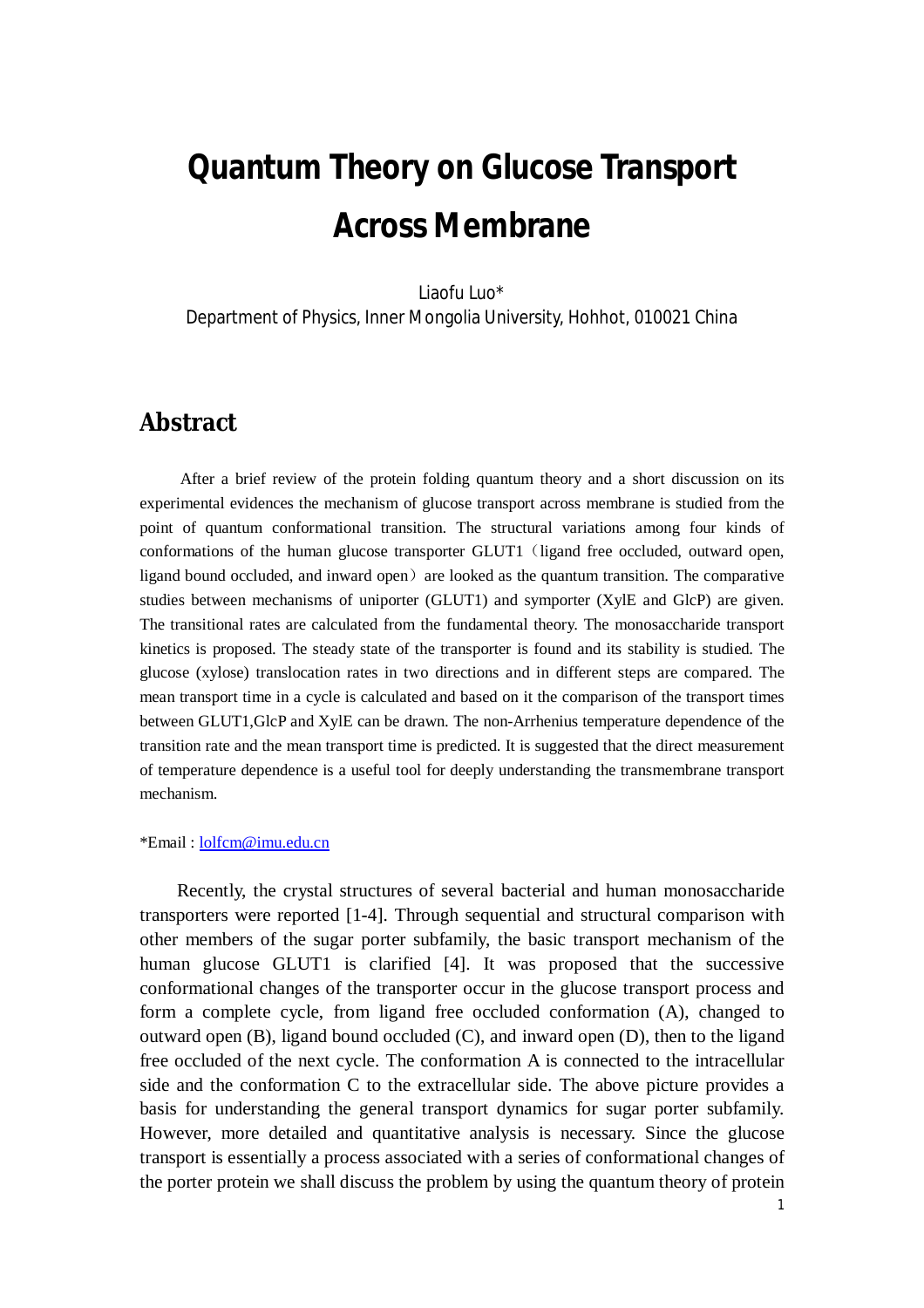conformation transition which was developed in recent years by the author [5][6][7].

#### **1 Quantum transition between conformational states**

#### **1.1 Conformational change as torsion transition**

Considering that the torsion vibration energy 0.03-0.003 ev is the lowest in all forms of biological energies, even lower than the average thermal energy per atom at room temperature and easily changed at physiological temperature, we can look upon the torsion as the slow variable of the macromolecule. Following Haken's synergetics, the slow variables always slave the fast ones of a complex system. By taking a general form of the torsion Hamiltonian  $H_1$  and the fast variable Hamiltonian  $H_2$  and by the adiabatically elimination of fast variables we obtained a Hamiltonian describing the conformational transition of the macromolecule and deduced a general formula for the conformational transition rate [5].

$$
W = \frac{2p}{\mathbf{h}^2 \bar{w}} I_V I_E
$$
  
\n
$$
I_V = \frac{\mathbf{h}}{\sqrt{2p} dq} exp{\frac{\Delta G}{2k_B T}\} exp{\frac{-(\Delta G)^2}{2\bar{w}^2 (dq)^2 k_B T \sum_{j}^{N} I_j}} (k_B T)^{1/2} (\sum_{j}^{N} I_j)^{-1/2}
$$
 (1)  
\n
$$
I_E = \sum_{j}^{M} |a_{a,a}^{(j)}|^2 \approx M \bar{a}^2
$$

where  $I_{V}$  is slow-variable (molecular torsion) factor,  $\Delta G$  is the free energy difference between initial and final states,*N* is the number of torsion modes participating in the quantum transition,  $I_j$  is the inertia moment of the *j*-th torsion

mode ( $I_0$ -their average),  $\overline{w}$   $\overline{w}$  and  $dq$  are torsion potential parameter,  $I_E$  is fast-variable factor,  $M -$  the number of torsion modes coupling to fast variables, and  $\bar{a}^2$  — the matrix element square of fast-variable Hamiltonian  $H_2$ , expressed as:

$$
\overline{a}^2 = \frac{\mathbf{h}^2}{I_0} \left| \frac{\mathbf{e}_{a'a}}{\mathbf{e}_a^{(0)} - \mathbf{e}_{a'}^{(0)}} \right|^2 \qquad (a' \neq a)
$$
  

$$
\mathbf{e}_{a'a} = \left\langle \mathbf{e}_{a'a}^{(j)} \right\rangle_{av} \qquad \mathbf{e}_{a'a}^{(j)} = \left\langle a' \right| \left( \frac{\partial H_2}{\partial q_j} \right)_0 \left| a \right\rangle \qquad (2)
$$

 $(e_s^{(0)}$  $e_a^{(0)}$  and  $e_{a'}^{(0)}$  are eigenvalues of  $H_2$  at { $q_j = q_j^{(0)}$ }). The rate formula Eq (1) has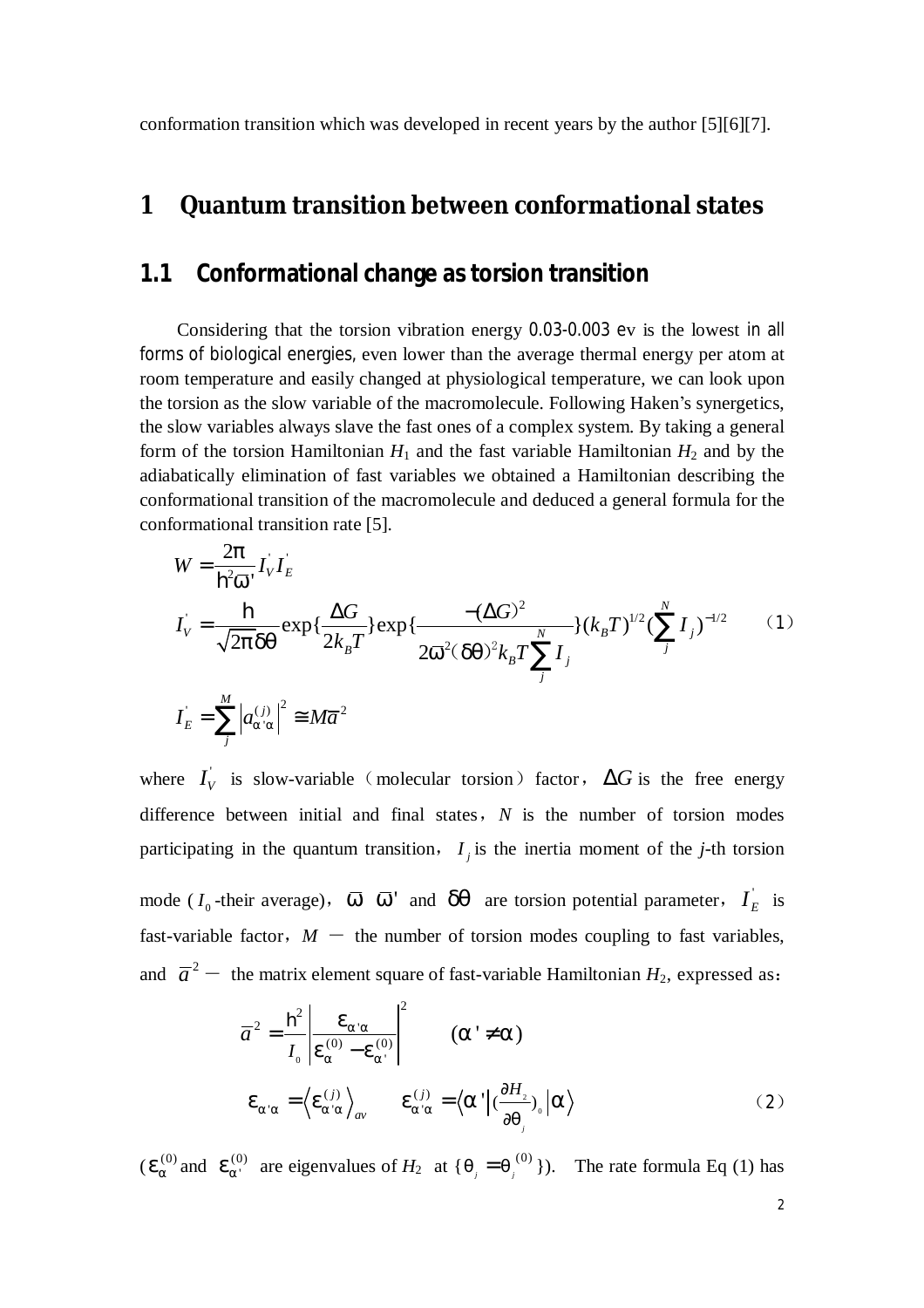been successfully applied to the protein folding [5][6][7]. It explained the curious non-Arrhenius temperature-dependencies of the folding rate for all proteins whose experimental data were reported. It also explained the specific statistical distribution of the folding rates for all measured two-state proteins. The correlation between theoretical prediction with experimental folding rate attained 73%–78% [8]. The multi-state protein folding can also be regarded as quantum conformational transitions similar to two-state proteins but with an intermediate delay [9]. Therefore, it is reasonable to assume the above equations (1) (2) can be used for membrane protein and provide a basis for studying the transport dynamics of glucose across the membrane.

#### **1.2 Applicability of quantum theory in macromolecule**

About the applicability of quantum theory in macromolecule a fundamental problem is how to estimate the decoherence effect for the system. If the decoherence effect is strong enough then the quantum picture would cease to be effective for a macromolecule. The decoherence effect is estimated by computing the decoherence time of the system under thermal environment. The rigorous solution of decoherence time is difficult but some simple models were proposed. One such model introduced by Zurek in ref. [10][11] showed the decoherence time

$$
t_D = t_R \left(\frac{\mathbf{h}}{\Delta x \sqrt{2mk_B T}}\right)^2
$$

where  $t<sub>R</sub>$  is the relaxation time due to the interaction of the particle with a scalar

field and 
$$
\frac{\mathbf{h}}{\sqrt{2mk_{B}T}}
$$
 the thermal de Broglie wavelength, *m* the particle mass and  $\Delta x$ 

the dimension of particle. It leads to  $t_p = 10^2 t_{R}$  for an electron but about  $10^{-2} t_{R}$ for an atom (carbon), much shorter than the electronic decoherence time. However, from the idea of quantum correlation relativity the coherence in different degrees of freedom of a macromolecule can exhibit differently [12]. While the center-of-mass degrees of freedom are influenced by the environment the other degrees of freedom (subsystems) can still maintain their quantum nature. To study the problem we use Zurek's model to the torsional angular motion in protein folding. It is easily to deduce a similar formulas for torsional decoherence time:

$$
\boldsymbol{t}_{D}^{(tor)} = \boldsymbol{t}_{R} \left( \frac{\mathbf{h}}{\Delta q \sqrt{2Ik_{B}T}} \right)^{2} > 10^{4} \boldsymbol{t}_{R} \left( \frac{\mathbf{h}}{\sqrt{2Ik_{B}T}} \right)^{2} \cong \boldsymbol{t}_{R}
$$
\n(3)

where  $\Delta q$  is the uncertainty of torsional angle, *I* the torsional inertia moment of atomic group and  $\sqrt{2} I k_B T = J_{\text{therm}}$  the thermal angular momentum. By using the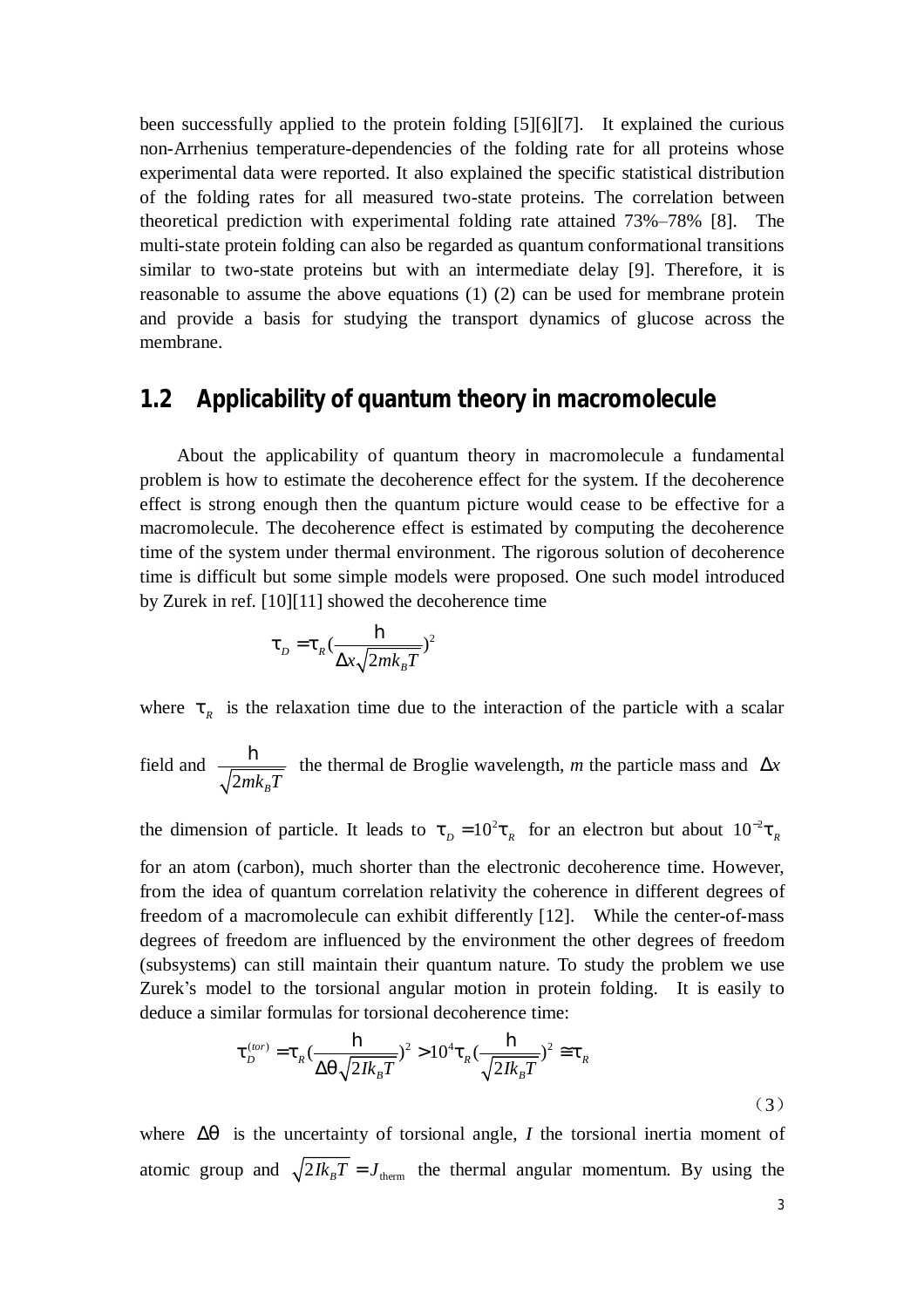uncertainty relation and  $\Delta q \Delta J \approx \mathbf{h}$  ( $\Delta J$  is the uncertainty of angular momentum) the first equality of eq. (3) can be rewritten as  $t_D^{(tor)} \approx t_R (\frac{\Delta J}{I})^2$ therm  $\sum_{R}$ ( $\frac{\Delta J}{I}$ ) *J*  $t_{R}(\frac{\Delta J}{\Delta t})^{2}$ . In the next

inequality of eq. (3),  $\Delta q \leq 0.5$  degree (about one tenth of the angular shift *dq* in torsion potential) and  $I = 10^{-37}$  g · cm<sup>2</sup> (for a typical atomic group in polypeptide)

have been taken. By comparing the torsion decoherence with electronic and atomic decoherence time we find, if the relaxation rates ( $\frac{1}{1}$ *R t* ) are same in three cases then the

decoherence effect on molecular torsion is in the midst of the electron and the atom. In fact, because of the thermal average over torsional vibration states used in theoretical calculation the thermal excitation effect of the scalar field (representing the environmental perturbation) has been partly taken into account. The surplus interaction of the scalar field interaction with torsion subsystem should be weaker and the torsional relaxation rate decreases. Thus, even if the quantum coherence for the macromolecule as a single particle may have been destroyed the coherence in the torsional degree of freedom still works.

About the applicability of quantum theory in macromolecule we should notice that the quantum coherence in cytoskeletal microtubules and its importance for neuron activity and brain function have been widely discussed by many authors [13]-[16]. On the other hand we indicate that the multi-torsion correlation has observed in the two-state protein folding which give further supports on the existence of the torsional quantum coherence in macromolecule [5].

More direct experimental evidences on the quantum nature of protein folding can be found as follows. Set the folding rate  $1/\tau$  for a two-state protein. In classical theory,

the torsion-angle variations  $\Delta_i \mathbf{j}_i$ ,  $\Delta_i \mathbf{y}_i$  and  $\Delta_i c_i$  at time  $t \leq \tau$  should be condensed to

a value near 0, since in the duration shorter than the average folding time τ the conformational change of the two-state protein has not occurred. But in quantum theory, though  $t \leq \tau$ , the time duration from 0 to t is enough for finding a torsional jump since the quantum transition always occurs instantaneously. In fact, the quantum

jump occurs stochastically at any instant within the folding time  $\tau$ . Que et al [17]

used laser temperature-jump spectroscopy to measure the unfolding rate of 20-residue Trp-cage protein. In their experiment the resulting  $T$ -jump of  $5{\text -}20^{\circ}$  C occurs within 20-30 ns and the thermal unfolding enhance the Trp emission. They discovered the Fluorenscence Intensity (FI) increases rapidly from 11.5mV to 14 mv in a time duration of 4μs, and therefore determined the unfolding rate 4μs. However, if the unfolding of the two-state Trp-cage protein obeys classical law the fluorenscence should emit only after the unfolding has been closed up. So the fluorenscence enhance would be observed with a time delay of 4μs after the initial drop owing to the intrinsic T dependence of Trp emission. But no such delay was observed in Qiu's experiment. Rather, the unfolding event occurred stochastically in the time duration of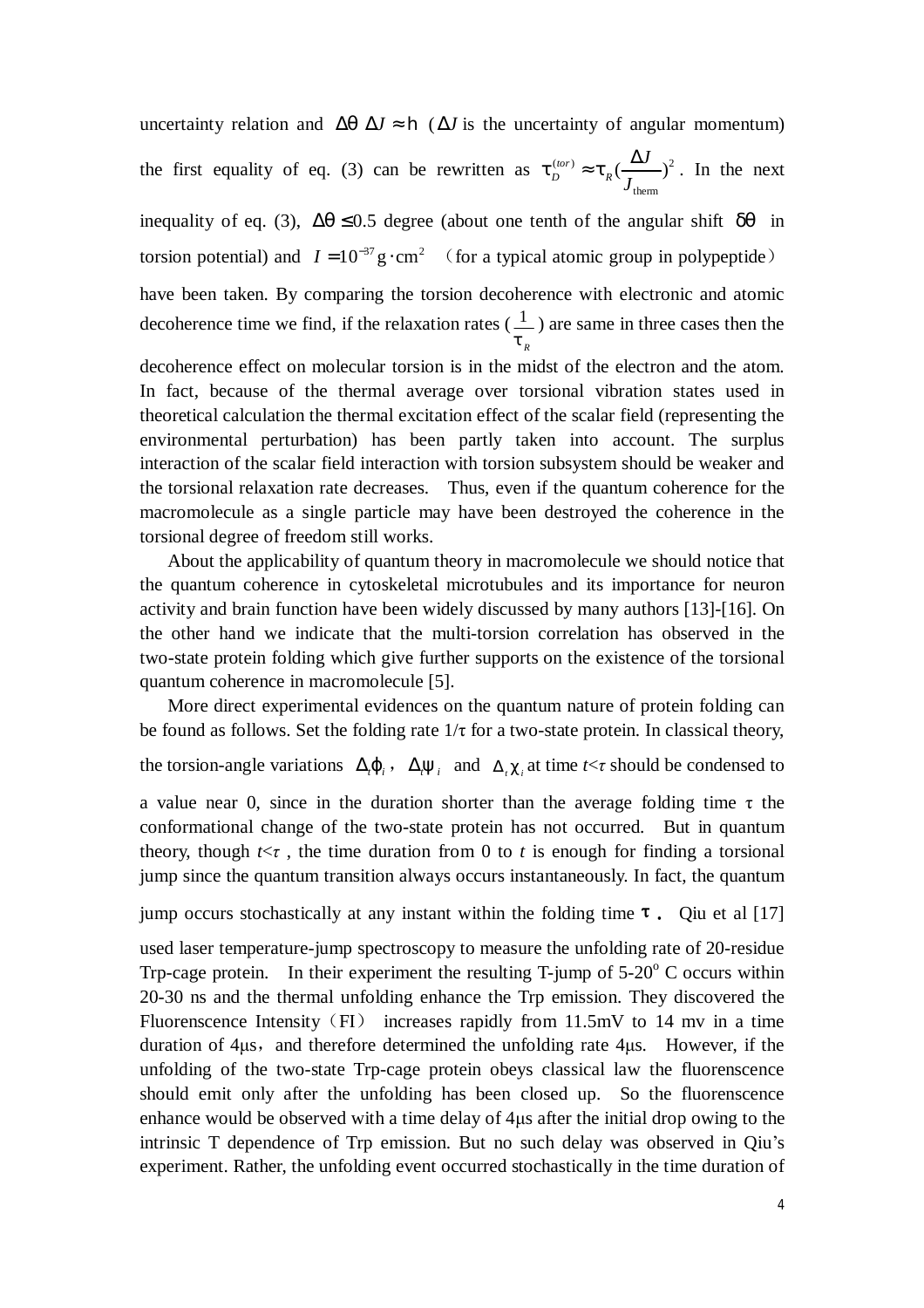$4\mu s$ . Therefore, one may conclude that the observed FI – t relation is in accordance with the quantum explanation on the unfolding of the Trp-cage protein. It is expected that the further observation of instantaneous dihedral transition in the timescale of microseconds will be able to give more evidences on the quantum nature of protein folding.

## **2 Kinetic model for transporter**

#### **2.1 Equations for sugar transport across membrane**

The human glucose transporter GLUT1 works in the following cycle [4]:

- (1)  $A \in B$
- (2)  $B+g_{\text{out}} \in C$
- (3)  $C \in D$
- (4)  $D \in A + g_{in}$

with rate  $k_i$  for the *i*-th step and  $k_i$ <sup>*'*</sup> for the *i*-th reverse step (*i*=1,2,3,4) of the reaction. Here A=(ligand free occluded), B= (ligand free and outward open), C= (ligand bound occluded) and D=(ligand bound and inward open) represent four conformations of

GLUT1,  $g_{out}$  and  $g_{in}$  represent the extracellular or intracellular glucose molecule

respectively (Fig 1). Following mass-action kinetics we write the concentration equations for GLUT1 in four structural states and for the glucose in two states. Set the concentrations

 $[A]=x$ ,  $[B]=y$ ,  $[C]=z$ ,  $[D]=w$ ,  $[g_{out}]=v$ ,  $[g_{in}]=u$ The reaction equations read

$$
\frac{dv}{dt} = s + k_2 z - k_2 vy
$$
\n
$$
\frac{du}{dt} = -ru + k_4 w - k_4 u x
$$
\n
$$
\frac{dx}{dt} = k_1 y - k_1 x + k_4 w - k_4 xu
$$
\n
$$
\frac{dy}{dt} = k_1 x - k_1 y + k_2 z - k_2 vy
$$
\n
$$
\frac{dz}{dt} = k_2 vy - k_2 z + k_3 w - k_3 z
$$
\n
$$
\frac{dw}{dt} = k_3 z - k_3 w - k_4 w + k_4 u x
$$
\n(4)

In writing Eq (4) the following boundary conditions have been assumed,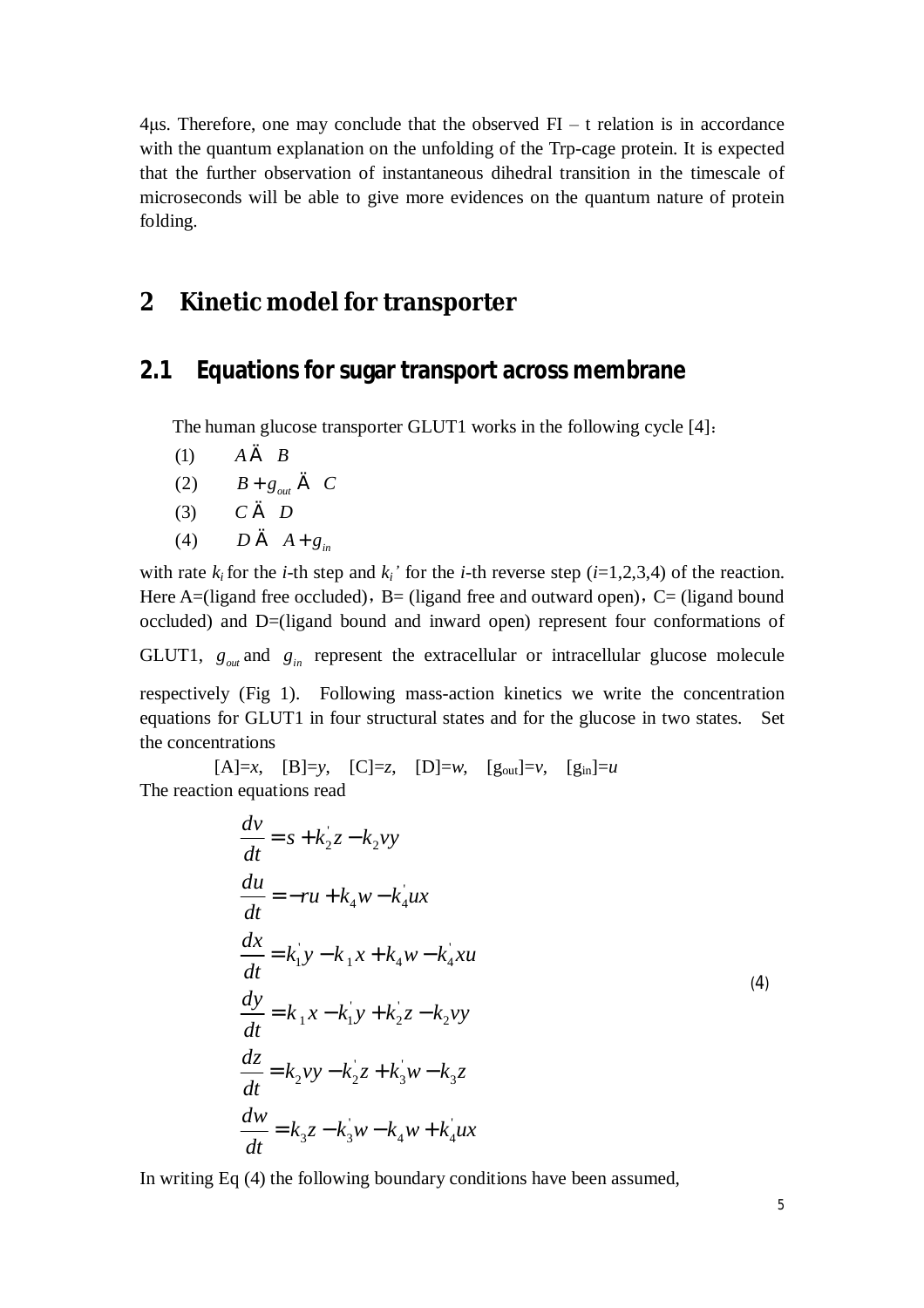(initial reservoir chemicals)  $\rightarrow g_{\text{out}}$  with constant rate *s*,

$$
g_{in} \longrightarrow \text{(final reservoir chemicals)}.
$$

From Eq (4) one obtains

$$
x + y + z + w = C \tag{5}
$$

immediately. So the variable *w* can be eliminated and the independent variables of the system are only *x*, *y*, *z*, *u* and *v*. The rate constants  $k_i$  and  $k_i$ <sup>*'*</sup> ( $i=1,2,3,4$ ) in equations (4) should be calculated from quantum theory of conformational transition.

The above model for GLUT1 can be generalized to bacterial monosaccharide transporters GlcP and XylE [2][3]. For glucose transporter GlcP, by assuming the proton–binding to decrease the energetic barrier mediating different conformations a 6-state model was suggested in literature [3]: A=outward facing, unliganded; B=outward facing, H<sup>+</sup>-bound; C=outward facing, substrate-bound; D=inward facing, substrate-bound;  $E=$  inward facing,  $H^+$ -bound but glucose-released;  $F=$  inward facing, unliganded (both  $H^+$  and glucose released). The transition rates between neighboring two states in a cycle are denoted as  $k_i$  and  $k_i$ <sup>*'*</sup> respectively ( $i=1,2,3,4,5,6$ ) (Fig 2). Set the concentration of six states is denoted by x, y, z, z', y'or x' for A, B, C, D, E, F respectively. The inside/outside glucose concentration is denoted by *u* and *v* as before. The  $H<sup>+</sup>$  concentration is supposed as constant. The concentration equations can be written similarly as Eq  $(4)$ , namely

$$
\frac{dx}{dt} = k_1 y - k_1 x c_p + k_6 x' - k_6 x
$$
  
\n
$$
\frac{dy}{dt} = k_1 x c_p - k_1 y + k_2 z - k_2 y y
$$
  
\n
$$
\frac{dz}{dt} = k_2 y y - k_2 z + k_3 z' - k_3 z
$$
  
\n
$$
\frac{dz'}{dt} = k_3 z - k_3 z' + k_4 u y' - k_4 z'
$$
  
\n
$$
\frac{dy'}{dt} = k_4 z' - k_4 u y' + k_5 c_p x' - k_5 y'
$$
  
\n
$$
\frac{dx'}{dt} = k_5 y' - k_5 c_p x' + k_6 x - k_6 x'
$$
  
\n
$$
\frac{dv}{dt} = s + k_2 z - k_2 v y
$$
  
\n
$$
\frac{du}{dt} = -r u + k_4 z' - k_4 u y'
$$
 (6)

When the lifetime of the state B and E is short enough the steps of  $A + H^+ \rightarrow B$  and  $B + g_{out} \rightarrow C$  are merged into one step  $A + H^+ + g_{out} \rightarrow C$  and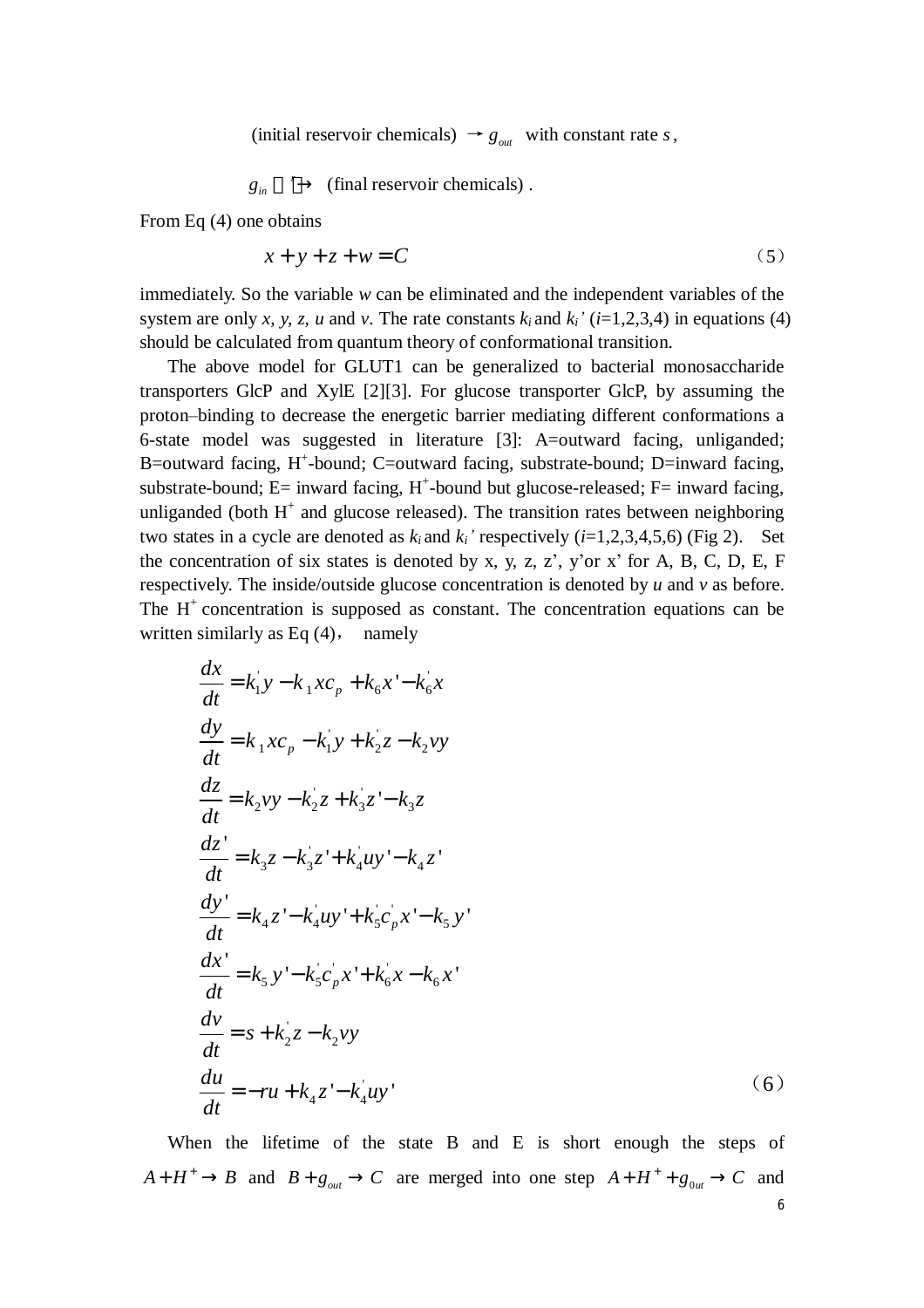$D \rightarrow g_{in} + E$  and  $E \rightarrow H^+ + F$  are merged into  $D \rightarrow g_{in} + H^+ + F$ . The 6-state

model is degenerated to the 4-state model.

From Eq (6) one has

 $x + y + z + z' + y' + x' = C$  (7)

similar to Eq  $(5)$ .

While GLUT1 is a uniporter that catalyses the translocation of glucose down its concentration gradient across the membrane the bacterial transporter GlcP or XylE is a proton symporter that exploits the transmembrane proton gradient to drive the "uphill" translocation of substrate against its concentration gradient. The above 6-state model for transporter GlcP can be used for xylose transport of XylE as well. However, considering that XylE has several distinct features in comparison with other sugar: H<sup>+</sup> symporters, such as a large number of hydrogen-bond-forming residues (that is related to abundant protonation and deprotonation) distributed on the interface between the transmembrane segments and the intracellular domain [1] we propose an alternative mechanism for the proton symporter XylE. Suppose there exist three conformational states for the transporter XylE: ligand free state  $\alpha$ , ligand and proton bound state  $\beta_p$  and ligand bound state  $\beta$ . After the xylose molecules producted in the process of " reservoir  $\rightarrow g_{out}$ " with constant rate *s*, the conformation of XylE changes subsequently in three steps (Fig 3):

(1)  $g_{out} + a + p \in b_p$  with rate  $k_a$  and  $k_a$ <sup>'</sup> respectively (2)  $b_p \rightarrow b + p$  with rate  $k_b$ (3)  $b \in a + g_m$  with rate  $k_c$  and  $k_c$ <sup>*'*</sup> respectively

Finally, the released xylose  $g_{in}$  is exploited through the process " $g_{in} \rightarrow$  final reservoir chemicals". In the above-mentioned 3-step reaction the first step describes the ligands (xylose and proton) binding where the proton concentration is assumed to be a constant, *cp*. The second step describes the deprotonation process of the symporter by which the released proton is assumed quickly absorbed to the medium and the reverse of the process does not happen actually. It is assumed that only the deprotonated symporter can undergo the conformation switch from inward to outward and release the substrate. This is described by step 3. The essential point of the model is the assumption of only three states  $\alpha$ ,  $\beta$  and  $\beta_p$  existing in the conformational transition, corresponding to the observed three states: inward open, partially occluded inward open and outward-facing in XylE [2]. Set the transporter and xylose concentrations

 $\left[\begin{array}{cc} \alpha \end{array}\right] = x$ ,  $\left[\begin{array}{cc} \beta \end{array}\right] = y$ ,  $\left[\begin{array}{cc} \beta \end{array}\right] = z$ ,  $\left[g_{\text{out}}\right] = v$ ,  $\left[g_{\text{in}}\right] = u$ The reaction equations are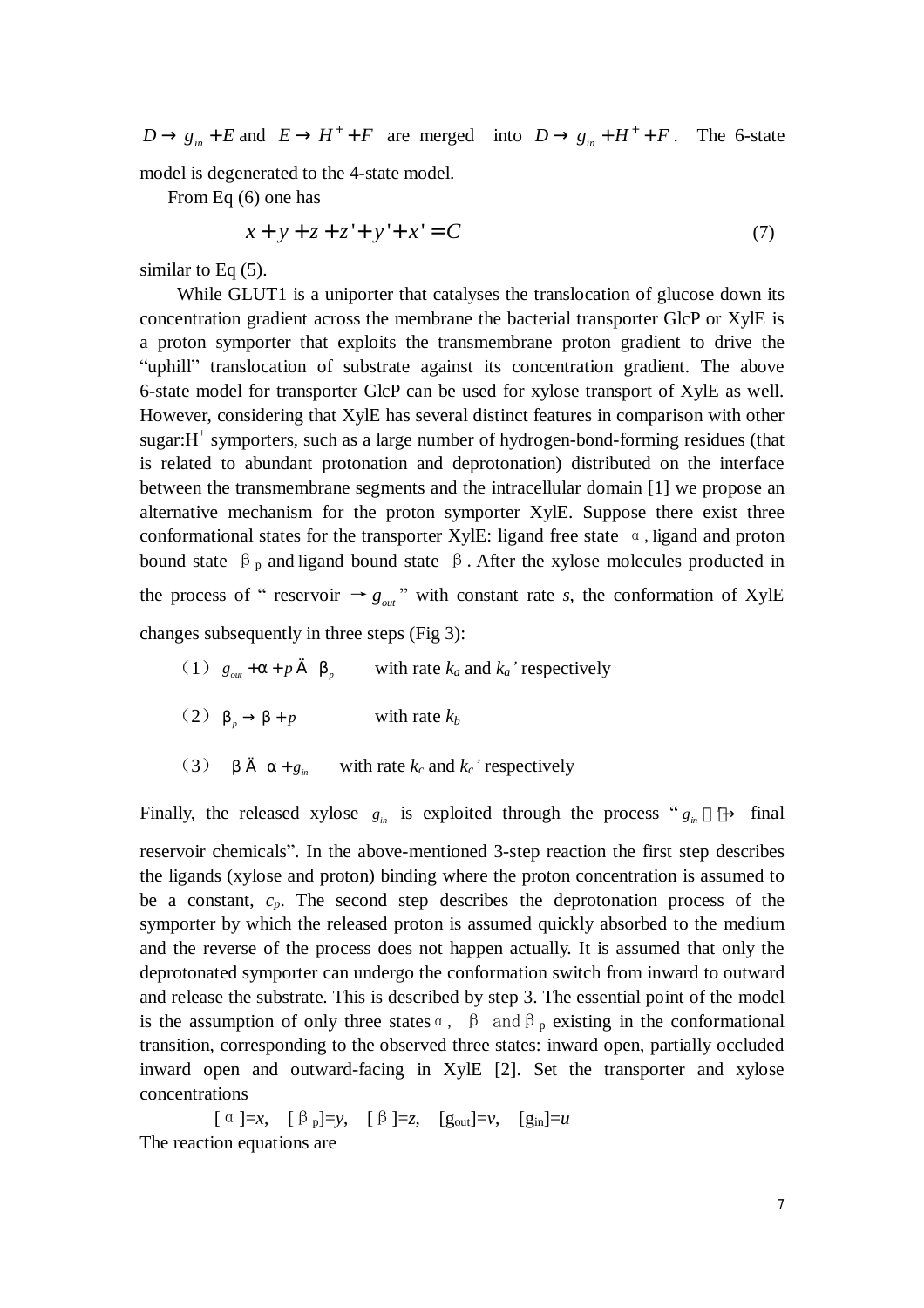$$
\frac{dv}{dt} = s + k_a y - k_a c_p vx
$$
\n
$$
\frac{du}{dt} = -ru + k_c z - k_c' ux
$$
\n
$$
\frac{dx}{dt} = k_a' y - k_a c_p vx + k_c z - k_c' ux
$$
\n(8)\n
$$
\frac{dy}{dt} = k_a c_p vx - k_a' y - k_b y
$$
\n
$$
\frac{dz}{dt} = k_b y - k_c z + k_c' ux
$$
\nFrom  $\frac{dx}{dt} + \frac{dy}{dt} + \frac{dz}{dt} = 0$ , it leads to\n
$$
x + y + z = C
$$
\n(9)



Figure 1 Quantum transition between conformational states of human glucose transporter GLUT1. A=ligand-free occluded, B=outward open, C=ligand-bound occluded, D=inward open.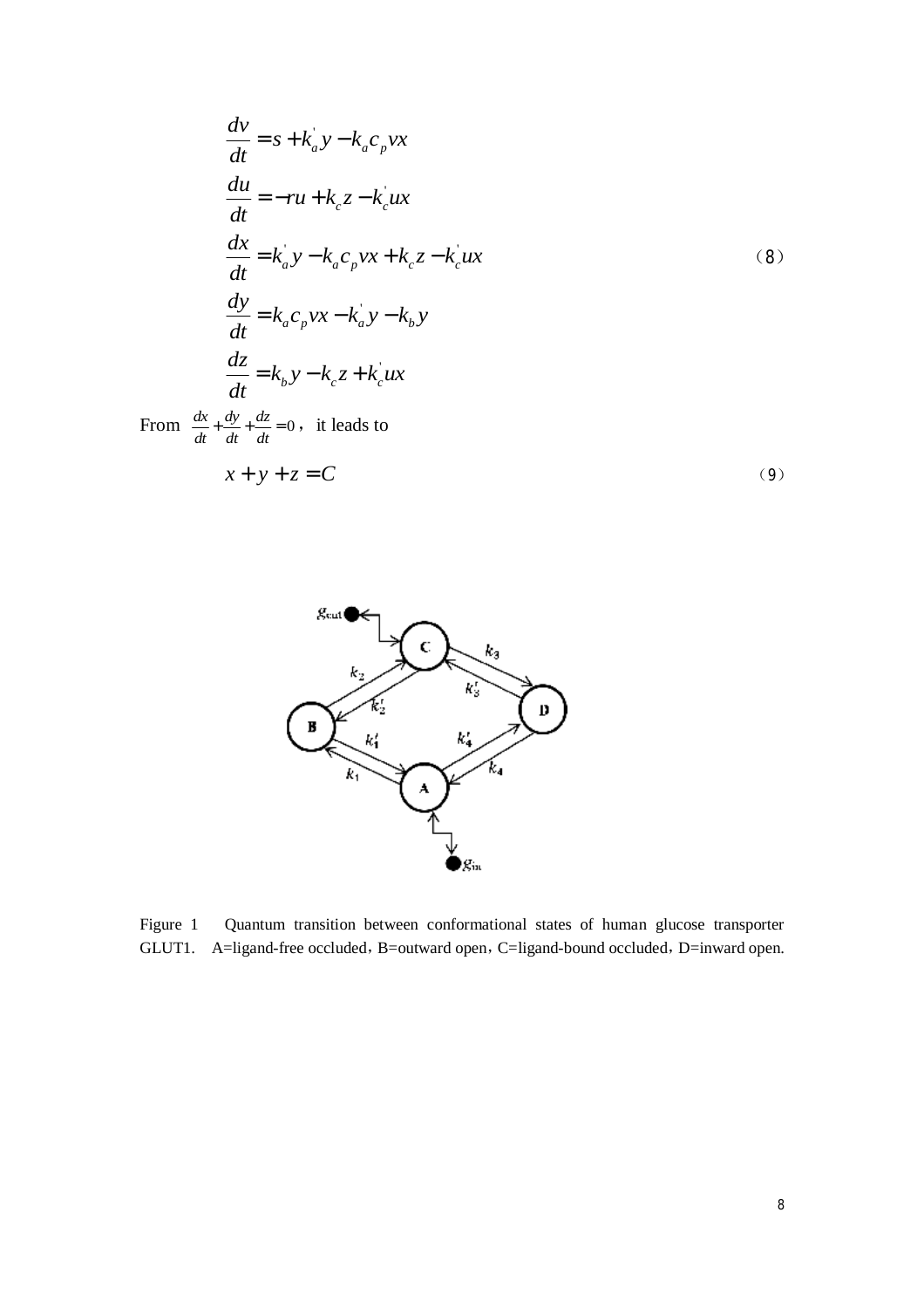

Figure 2 Quantum transition between conformational states of bacterial glucose/ $H^+$  symporter GlcP. A=outward facing, unliganded; B=outward facing,  $H^+$ -bound; C=outward facing, glucosebound; D=inward facing, substrate-bound; E=inward facing, glucose-released; F=inward facing, unliganded (both  $H^+$  and glucose released)



Figure 3 Quantum transition between conformational states of bacterial transporter XylE.  $\alpha$  = ligand-free state,  $\beta_p =$  ligand- and proton-bound state,  $\beta =$  ligand-bound (proton-free) state.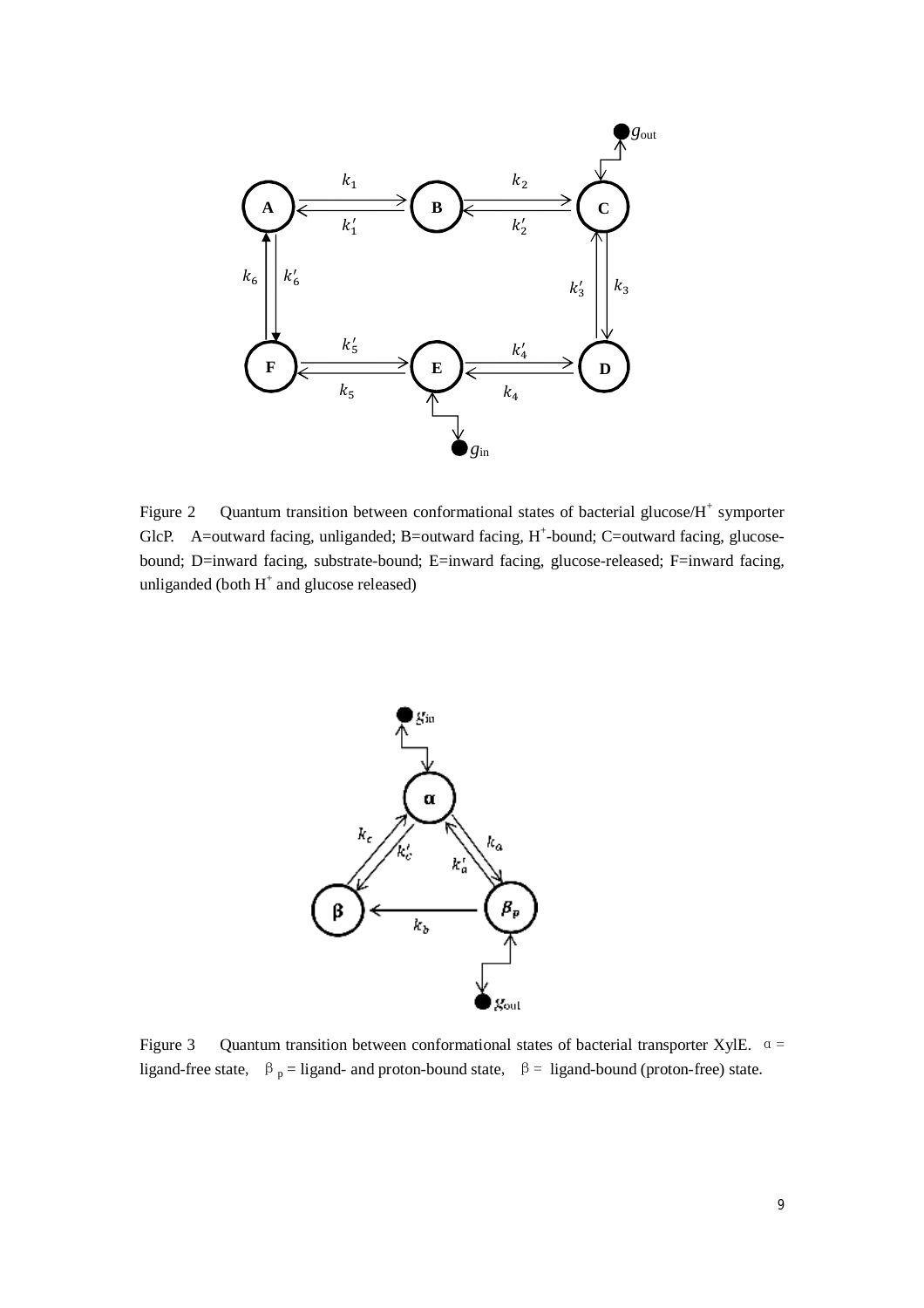## **2.2 Steady state and stability**

We shall discuss the steady state of the transporter and its stability. For the four-state model of GLUT1, by setting the left-handed-site of Eq (4) being zero we obtain steady state solution. Because of

$$
\frac{dx}{dt} + \frac{dy}{dt} = \frac{dv}{dt} + \frac{du}{dt} + ru - s
$$
 (10)

It leads to the steady state of *u*,

$$
u_0 = \frac{s}{r} \tag{11}
$$

Through direct calculations we obtain the steady state of other concentrations  $x_0$ ,  $y_0$ ,  $z_0$  and  $v_0$ 

$$
y_0 = \frac{k_1 x_0 - s}{k_1} \tag{12}
$$

$$
(k_3 + k_3)z_0 = -k_3(1 + \frac{k_1}{k_1})x_0 + (1 + \frac{k_3}{k_1})s + k_3C
$$
\n(13)

$$
v_0 = \frac{k_2 z_0 + s}{k_2 y_0} = \left(\frac{k_2 z_0 + s}{k_1 x_0 - s}\right) \frac{k_1}{k_2}
$$
 (14)

For given  $x_0$ 1 *s x k*  $\geq \frac{3}{1}$ , one obtains  $y_0$ ,  $z_0$ , and  $v_0$  readily from (12)(13) and (14). The

concentrations  $x_0$  cannot be fully determined that means more than one sets of steady states existing.

The liner equations near a given set of steady states  $(v_0, u_0, x_0, y_0, z_0)$  are deduced

$$
\frac{d^2y}{dt^2} = k_2 dz - k_2 v_0 dy - k_2 y_0 dv
$$
\n
$$
\frac{d^2y}{dt^2} = -(k_4 + k_4 u_0) dx - k_4 dy - k_4 dz - k_4 x_0 du - r du
$$
\n
$$
\frac{d^2y}{dt^2} = -(k_1 + k_4 + k_4 u_0) dx + (k_1 - k_4) dy - k_4 dz - k_4 x_0 du
$$
\n
$$
\frac{d^2y}{dt^2} = k_1 dx - (k_1 + k_2 v_0) dy + k_2 dz - k_2 y_0 dv
$$
\n
$$
\frac{d^2z}{dt^2} = -k_3 dx + (k_2 v_0 - k_3) dy - (k_2 + k_3 + k_3) dz + k_2 y_0 dv
$$
\n(15)

Denote the coefficient matrix of the above equations as *M*, we have

$$
M-II=
$$

from Eq  $(4)$  as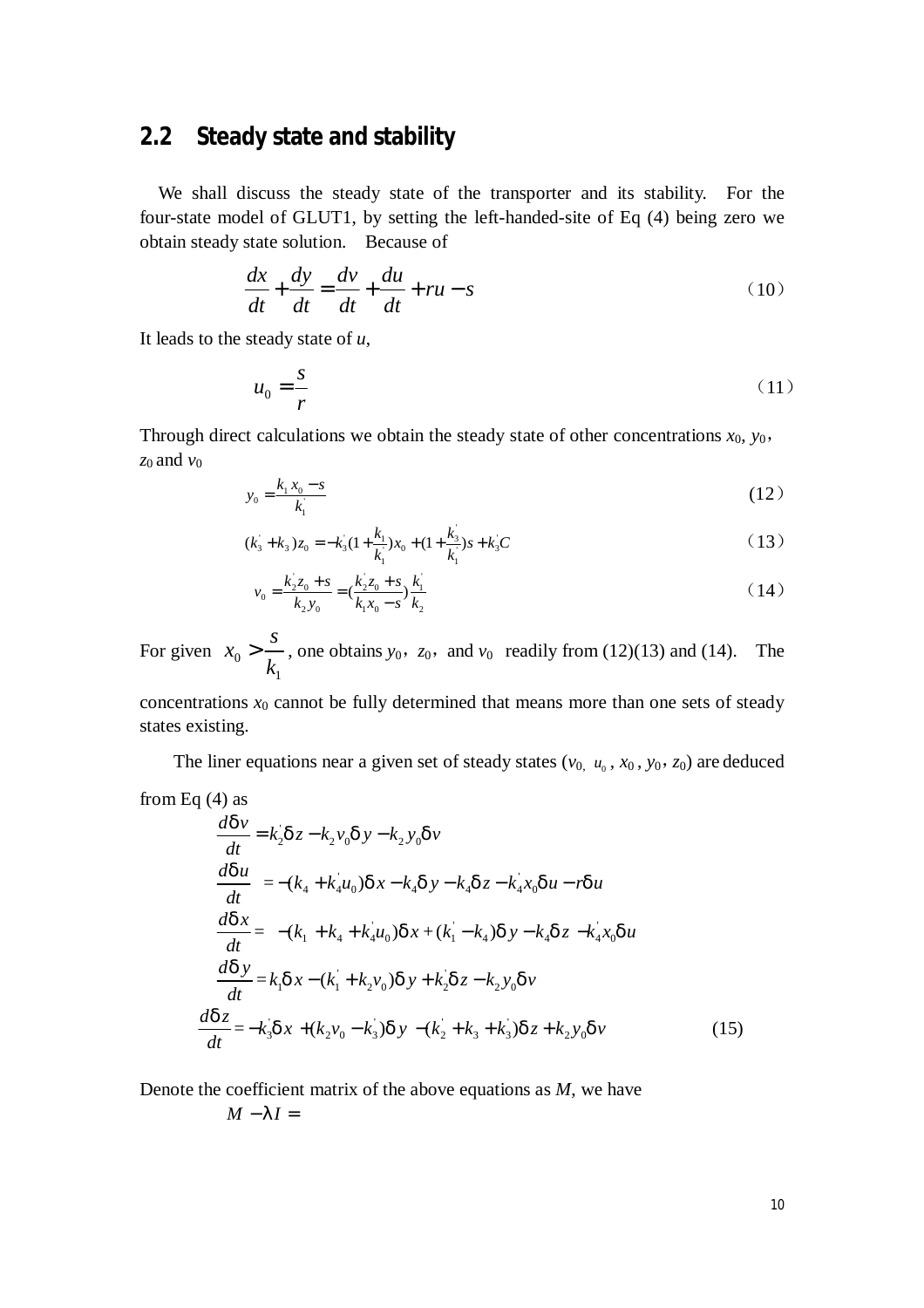$$
\begin{bmatrix}\n-k_2 y_0 - \lambda & 0 & 0 & -k_2 v_0 & k_2 \\
0 & -(k_4 x_0 + r) - 1 & -(k_4 + k_4 u_0) & -k_4 & -k_4 \\
0 & -k_4 x_0 & -(k_1 + k_4 + k_4 u_0) - \lambda & k_1 - k_4 & -k_4 \\
-k_2 y_0 & 0 & k_1 & -(k_1 + k_2 v_0) - \lambda & k_2 \\
k_2 y_0 & 0 & -k_3 & k_2 v_0 - k_3 & -(k_2 + k_3 + k_3) - \lambda\n\end{bmatrix}
$$
\n(16)

From  $|M - II| = 0$  one solves  $I_1$ ,  $I_2$ ,  $I_3$ ,  $I_4$  and  $I_5$  and obtains

$$
I_1 + I_2 + I_3 + I_4 + I_5 = -(k_1 + k_1 + k_2v_0 + k_2y_0 + k_2 + k_3 + k_4 + k_4x_0 + k_4u_0 + r)
$$
\n(17)

Evidently, equation  $(17)$  is smaller than 0; so the glucose transport across membrane is globally stable.

From fluctuation matrix (16) we find that the fluctuation of glucose output  $du$ is mainly related to the concentration variation  $dx$  of GLUT1, while the fluctuation of glucose input  $d<sub>v</sub>$  is mainly related to the concentration variation  $d<sub>y</sub>$  and  $d<sub>z</sub>$ . If the input and the output of the glucose have been given at some steady state then the fluctuation of molecular concentration *x, y, z* takes a form of  $a_1 \exp I_1 t + a_2 \exp I_2 t + a_3 \exp I_3 t$ . The relaxing time of three modes is determined by the  $3\times3$  submatrix of the matrix (16). One has

$$
I_1 + I_2 + I_3 = -(k_1 + k_1 + k_2 v_0 + k_2 + k_3 + k_4 + k_4 u_0)
$$

and if  $k_2 \ll k_2 v_0$ ,  $k_4 \ll k_4 u_0$  (see next section),

$$
I_{1} = -(k_{3} + k_{3} + k_{2})
$$
\n
$$
I_{2} = -\frac{k_{1} + k_{1} + k_{4}u_{0} + k_{2}v_{0}}{2} - \frac{|k_{1} - k_{1} + k_{4}u_{0} - k_{2}v_{0}|}{2}
$$
\n
$$
I_{3} = -\frac{k_{1} + k_{1} + k_{4}u_{0} + k_{2}v_{0}}{2} + \frac{|k_{1} - k_{1} + k_{4}u_{0} - k_{2}v_{0}|}{2}
$$
\n(18)

All eigenvalues  $l_1$ ,  $l_2$  and  $l_3$  smaller than 0 show again the stability of the steady state.

The above discussions can easily be generalized to glucose transporter GlcP. Particularly, from the 6-state model Eq (6), it leads to

$$
\frac{dv}{dt} + \frac{du}{dt} + ru - s = -\left(\frac{dz}{dt} + \frac{dz'}{dt}\right)
$$
\n(19)

11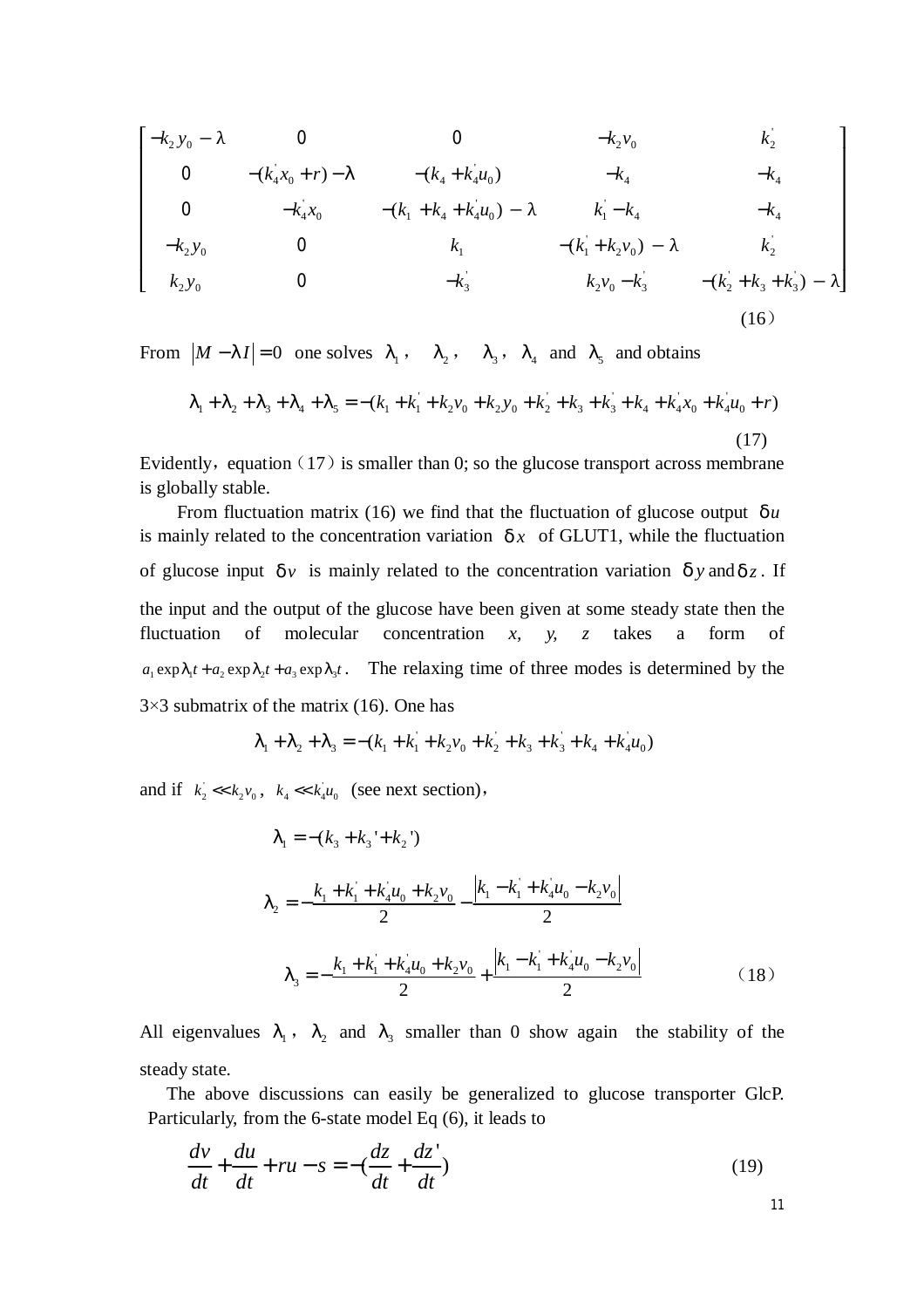and the steady state condition Eq  $(11)$  holds in the case, too. The linear equations near steady states give the eigenvalues  $l_1$  to  $l_7$  and it can be proved

$$
\sum_{i}^{7} I_{i} = -(k_{1}c_{p} + k_{1} + k_{2}y_{0} + k_{2}v_{0} + k_{2} + k_{3} + k_{4} + k_{4}u_{0} + k_{4}v_{0} + k_{5}v_{0} + k_{5} + k_{5}c_{p} + k_{6} + k_{6} + r) < 0
$$
\n(20)

It means the glucose transport in GlcP is also globally stable.

For the bacterial symporter XylE, from the three-state model Eq (8) one has

$$
\frac{du}{dt} + \frac{dv}{dt} - \frac{dx}{dt} = s - ru
$$
\n(21)

It also leads to the steady state Eq (11)  $u_0 = \frac{s}{r}$ . Further, from Eq (8) we obtain the steady states of the symporter XylE  $y_0$ ,  $x_0$ , and  $v_0$  as follows.

$$
y_0 = \frac{s}{k_b} \tag{22}
$$

$$
x_0 = \frac{k_c C - (1 + \frac{k_c}{k_b})s}{k_c + k_c \frac{s}{r}}
$$
 (23)

$$
c_p v_0 x_0 = \frac{(k_b + k_a)s}{k_a k_b}
$$
 (24)

Different from GLUT1, under given *s,r* and *C* only one steady state for XylE can be attained as  $k_c C > (1 + \frac{k_c}{l})$ *b*  $k_c C > (1 + \frac{k_c}{l})s$ *k*  $> (1 + \frac{R_c}{I})s$ .

By the linearization of Eq (8) we deduce the eigenvalues  $l_1$  to  $l_4$  and obtain the stability condition

$$
\sum_{i}^{4} I_{i} = -(k_{a}c_{p}v_{0} + k_{c}u_{0} + k_{c} + k_{a} + k_{b} + k_{a}c_{p}x_{0} + k_{c}x_{0} + r) < 0
$$
\n(25)

# **3 Dynamical aspects of sugar transport**

## **3.1 Rate calculated from quantum theory**

The rate constants  $k_i$ ,  $k_i$  are key parameters in the theory, we shall use quantum transition theory to deduce them. For transporter GLUT1 all rates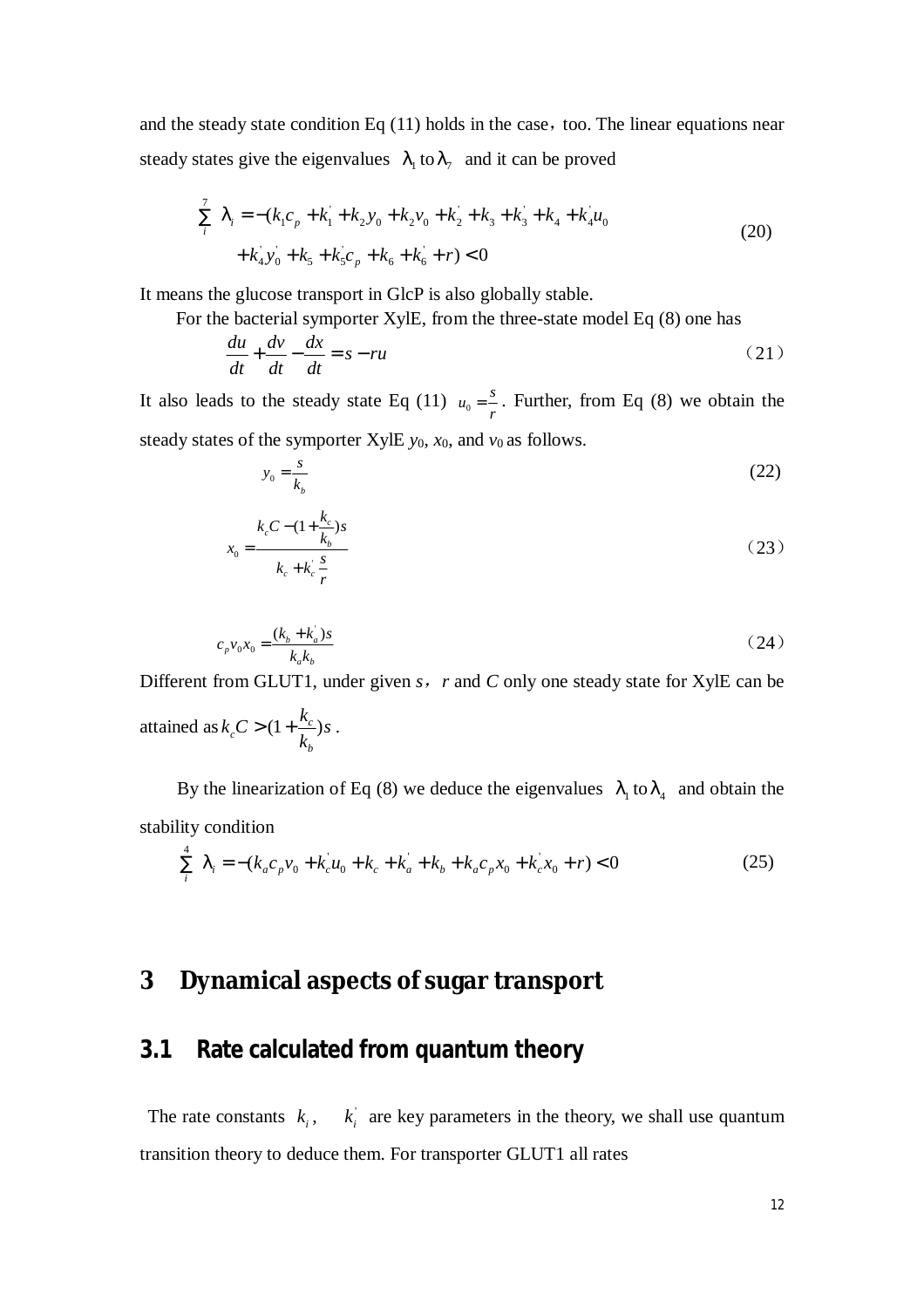$$
K_1 = k_1 = W(A \to B), \quad K_2 = k_2 v_0 = W(B \to C), \quad K_3 = k_3 = W(C \to D), \quad K_4 = k_4 = W(D \to A)
$$

and their reverses

$$
K_1 = k_1 = W(B \to A), \quad K_2 = k_2 = W(C \to B), \quad K_3 = k_3 = W(D \to C), \quad K_4 = k_4 u_0 = W(A \to D)
$$

are in the dimension of (1/time) and can be calculated from Eq (1).

The glucose molecules are hydrogen-bonded to several residues (for example, Gln, Asn, Trp) of the transporter GLUT1. Set the binding energy of one sugar molecule being  $E_b$ . The N- and C- domain of GLUT1 are connected by an intracellular helical bundle (ICH) which comprises four short helices. The ICH domain serves as a latch that tightens the intracellular gate. The conformational change between inward-open (or outward-open) and occluded is related to the rigid-body rotation of the N and C domains which may be achieved through the bond-length and bong-angle variation of ICH residues [4]. On the other hand, the transmembrane segments TM1 and TM7 contacts each other and constitutes an extracellular gate. The observed conformational change is related to the contact variation of a few residues of the transmembrane segments [4]. It is reasonable to assume there exist two or more minima in the bond-length and bong-angle potential and the conformation change occurs through the quantum transition among them, jumping from one minimum to another. Set the conformational energy of the outward open (or inward open) relative to the occluded denoted by  $E_p$  (neglecting the difference between the outward open and inward open).

Thus, we have an approximate estimate of the free energy difference  $\Delta G^{(i)}$  for the *i*-th step quantum transition,

$$
\Delta G^{(1)} = -E_p, \quad \Delta G^{(2)} = E_p + E_b, \quad \Delta G^{(3)} = -E_p, \quad \Delta G^{(4)} = E_p - E_b \quad (26)
$$

Both the ligand binding and the bond-length and bond-angle variation are fast-variables. The fast variables are coupled with many torsion modes. Suppose the number of torsion modes participating in the *i*-th quantum transition denoted by *N<sup>i</sup>* and all  $N_i$  modes coupled with fast variables. According to the estimate of the number of residues that are related to the ligand binding or to the bond stretching-bending one

may assume  $M_i = N_i \approx 200$  or more in each of the four steps of quantum transition.

From Eqs (1) and (2) the rate constant  $K_i$  is given by

$$
\ln K_i = \frac{\Delta G^{(i)}}{2k_B T} - \frac{(\Delta G^{(i)})^2}{2k_B T N_i J_0} + \frac{1}{2} \ln N_i + \frac{1}{2} \ln T + \ln \overline{a}_i^2 + const \tag{27}
$$

with  $J_0 = \overline{w}^2 (dq)^2 I_0$ ,  $I_0$ -the inertia moment of typical atomic group,  $I_0 = 10^{-37} g g cm^2$  $I_0 = 10^{-37}$  gg cm<sup>2</sup>,

 $dq\overline{w} \approx 10^{11} s^{-1}$  taken from the protein folding data [5][8].

The reverse rate constants  $K_i$ <sup>*'*</sup> are related to  $K_i$  as [5]: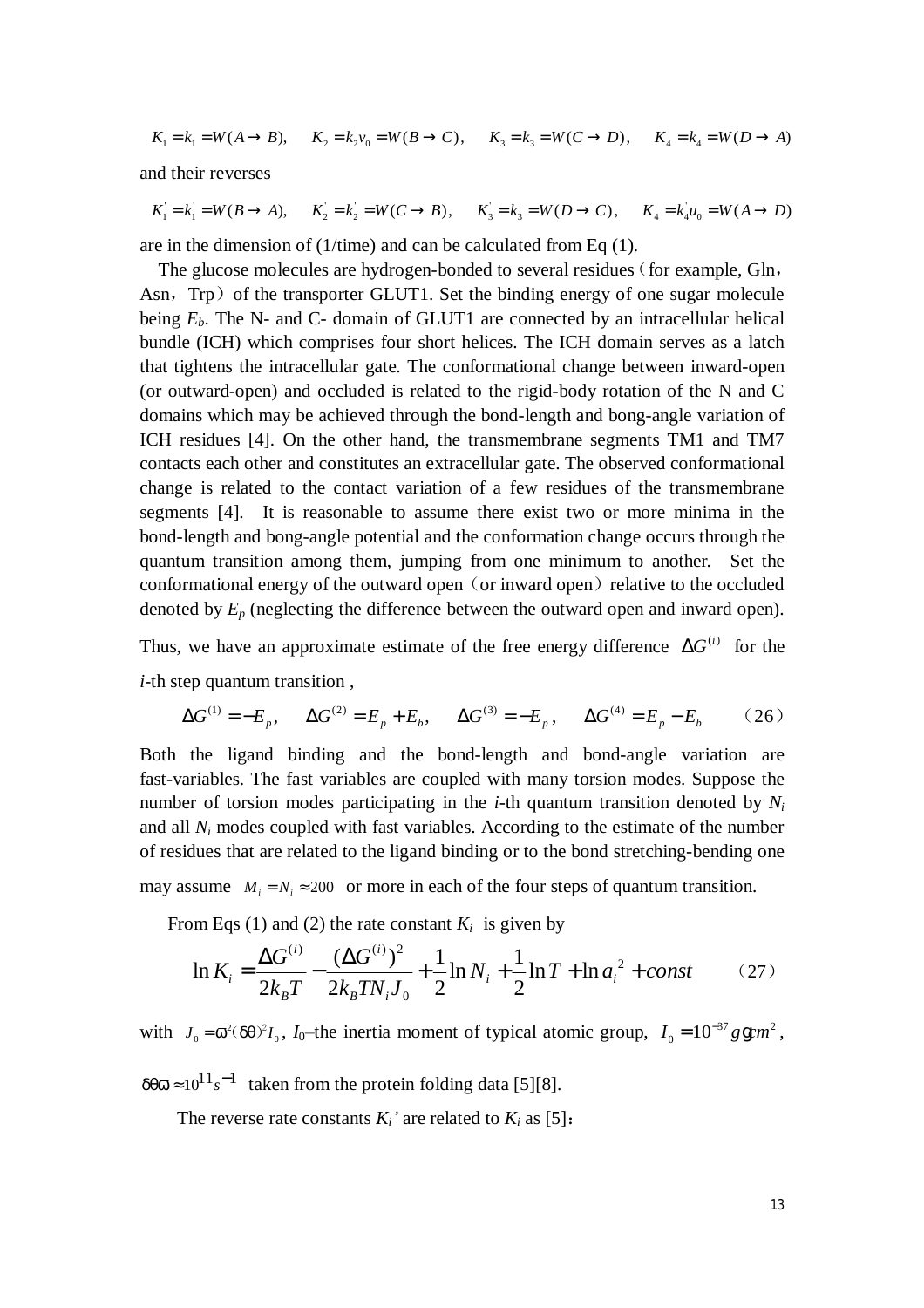$$
\ln{\frac{K_i}{K_i}} = \frac{\Delta G^{(i)}}{k_B T} + \frac{(\Delta G^{(i)})^2}{2k_B T e} (\frac{\overline{w}^2 - \overline{w}^{2}}{\overline{w}^{2}}) + \ln{\frac{\overline{w}}{\overline{w}}} \cong \frac{\Delta G^{(i)}}{k_B T}
$$
(28)

which can be deduced directly from Eq (1). Here the initial torsion parameter  $\bar{w}$ near to the final  $\bar{w}$  has been assumed [8].

Since both glucose binding energy  $E_b$  (typically several ev) and conformational energy  $E_p$  (typically 0.13ev for one stretching-bending degree of freedom) are much larger than  $k_B T (0.026$  ev at room temperature) we have

$$
K_2' << K_2 \qquad K_1' >> K_1 \qquad K_3' >> K_3 \tag{29}
$$

The rate  $K_4$  is smaller than  $K_4$  if  $E_p < E_b$  or larger than  $K_4$  if  $E_p > E_b$ . The latter case occurs as the conformation energy comes from the contribution of the sum of many vibration modes. Eq (29) means for GLUT1 the reverse transition from the conformation C to B can be neglected as compared with that from B to C , while the reverse transitions from A to B and from C to D are important in the glucose transport cycle across membrane.

For glucose transporter GlcP, the free energy difference  $\Delta G^{(i)}$  in the *i*-th step  $(i=1,...,6)$  quantum transition can be parameterized as

$$
\Delta G^{(1)} = E_H, \qquad \Delta G^{(2)} = E_B, \qquad \Delta G^{(3)} = -E_p,
$$
  

$$
\Delta G^{(4)} = -E_B, \qquad \Delta G^{(5)} = -E_H, \qquad \Delta G^{(6)} = E_p
$$
 (30)

where both  $E_B$  and  $E_H$  include substrate (glucose or H<sup>+</sup>) binding energy and conformation-changing energy,  $E_p$  is the conformation energy between out-facing and inward-facing. We have

$$
K_i' \ll K_i \qquad (i=1,2,6) \qquad K_i' \gg K_i \qquad (i=3,4,5) \tag{31}
$$

where  $K_i = k_i$  for  $i=3,4,5,6$  and  $K_1 = k_1 c_p$ ,  $K_2 = k_2 v_0$ ; and  $K_i' = k_i'$  for  $i=1,2,3,6$ and  $K_5 = k_5 c_p$ ,  $K_4 = k_4 u_0$ 

For bacterial symporter XylE, the rates  $K_a = k_a c_p v_0$ ,  $K_b = k_b$ ,  $K_c = k_c$  and  $K_a = k_a$ ,  $K_c = k_c u_0$  can also be found from quantum theory and they obey Eqs (27) and (28), too. Instead of (26) and (30) the free energy difference  $\Delta G^{(i)}$  can be parameterized as

$$
\Delta G^{(a)} = E_b + dE_b, \quad \Delta G^{(b)} = -dE_b, \quad \Delta G^{(c)} = -E_b \tag{32}
$$

14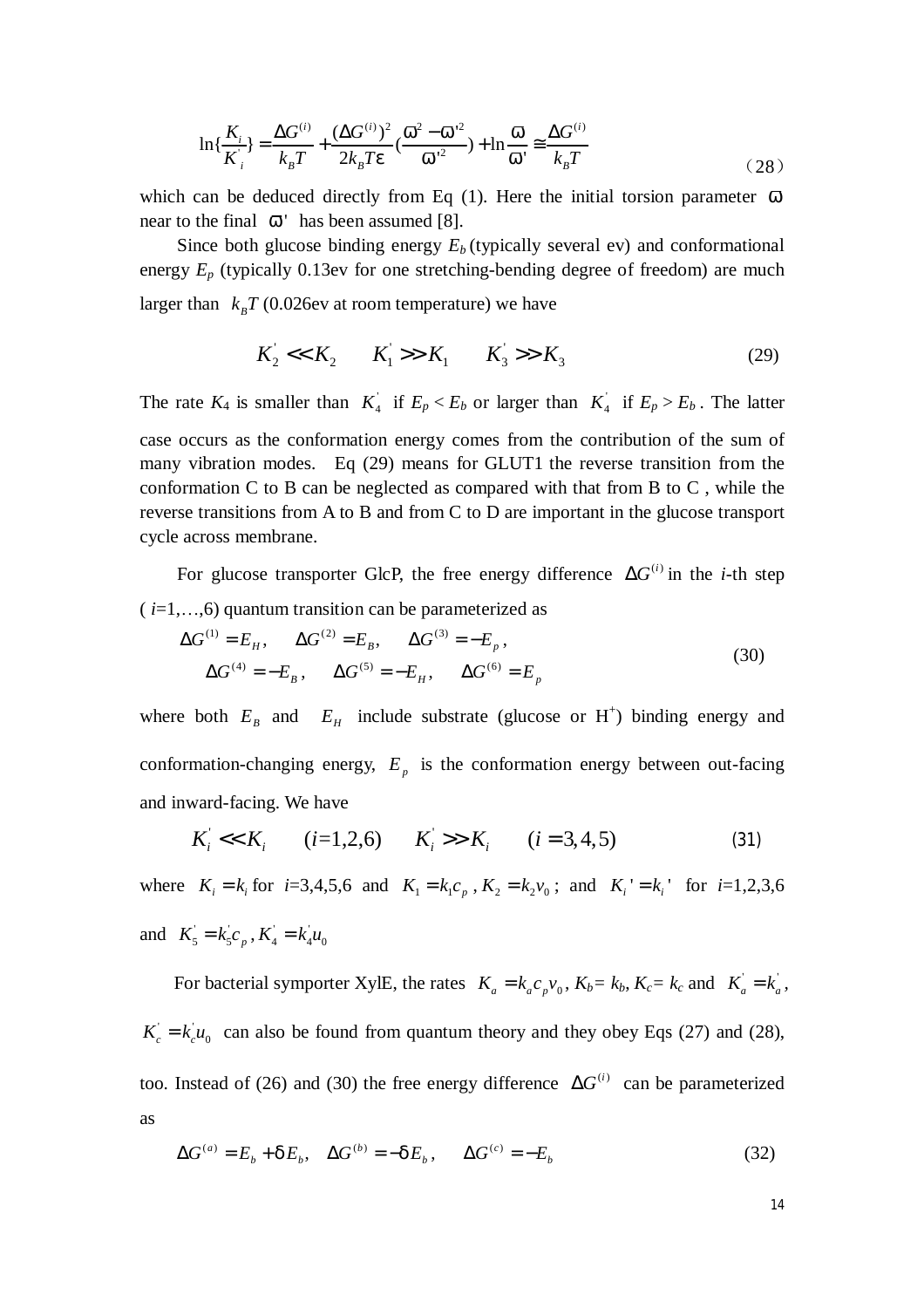$(E_b - x)$  - *xylose binding and related conformational change energy and*  $dE_b$  *- protonation* energy). One has

$$
K_a \gg K_a \qquad K_c \ll K_c \tag{33}
$$

## **3.2 Mean transport time**

 The total time needed for glucose transport across membrane in a cycle is called the mean transport time of glucose. For GLUT1 the mean transport time is

$$
t = \frac{1}{K_1} + \frac{1}{K_2} + \frac{1}{K_3} + \frac{1}{K_4} = \frac{1}{K_2} \left( 1 + \frac{K_2}{K_3} + \frac{K_2}{K_4} + \frac{K_2}{K_1} \right)
$$
(34a)

(for transport in positive direction or the positive transport) or

$$
t' = \frac{1}{K_1} + \frac{1}{K_2} + \frac{1}{K_3} + \frac{1}{K_4} = \frac{1}{K_2} \left( 1 + \frac{K_2}{K_3} + \frac{K_2}{K_4} + \frac{K_2}{K_1} \right) \tag{34b}
$$

(for the negative transport). Notice the following relations between rate constants hold,

$$
\ln \frac{K_2}{K_3} = \frac{(2E_p + E_b)}{2k_B T} (1 - \frac{E_b}{NJ_0}) + \ln \frac{\overline{a}_2^2}{\overline{a}_3^2}
$$
\n
$$
\ln \frac{K_2}{K_4} = \frac{E_b}{k_B T} (1 - \frac{2E_p}{NJ_0}) + \ln \frac{\overline{a}_2^2}{\overline{a}_4^2}
$$
\n
$$
\ln \frac{K_2}{K_1} = \frac{(2E_p + E_b)}{2k_B T} (1 - \frac{E_b}{NJ_0}) + \ln \frac{\overline{a}_2^2}{\overline{a}_1^2}
$$
\n
$$
\ln \frac{K_2^2}{K_3^2} = -\frac{(2E_p + E_b)}{2k_B T} (1 + \frac{E_b}{NJ_0}) + \ln \frac{\overline{a}_2^2}{\overline{a}_3^2}
$$
\n
$$
\ln \frac{K_2^2}{K_4^2} = -\frac{E_b}{k_B T} (1 + \frac{2E_p}{NJ_0}) + \ln \frac{\overline{a}_2^2}{\overline{a}_4^2}
$$
\n
$$
\ln \frac{K_2^2}{K_1^2} = -\frac{(2E_p + E_b)}{2k_B T} (1 + \frac{E_b}{NJ_0}) + \ln \frac{\overline{a}_2^2}{\overline{a}_1^2}
$$
\n(35)

Taking both  $E_b$  and  $2E_p$  much larger than  $NJ_0 (=2 \times 10^{-13} \text{ erg})$  and  $k_B T$  into account, and estimating the difference between  $\bar{a}_1^2$  (or  $\bar{a}_3^2$ ,  $\bar{a}_4^2$ ) and  $\bar{a}_2^2$  by a factor no larger than  $10^2$ , we obtain  $\frac{K_2}{K}$ 3 *K*  $\frac{K_2}{K_3}$  <<1,  $\frac{K_2}{K_4}$ 4 *K*  $\frac{K_2}{K_4}$  <<1,  $\frac{K_2}{K_1}$ 1 *K*  $\frac{K_2}{K_1}$  <<1,  $\frac{K_2}{K_3}$ *K*  $\frac{K_2}{K_3}$  <<1,  $\frac{K_2}{K_4}$ *K*  $\frac{K_2}{K_4}$  <<1 and  $\frac{K_2}{K_1}$ *K*  $\frac{K_2}{K_1}$  <<1.

Therefore,

$$
t=\frac{1}{K_2}
$$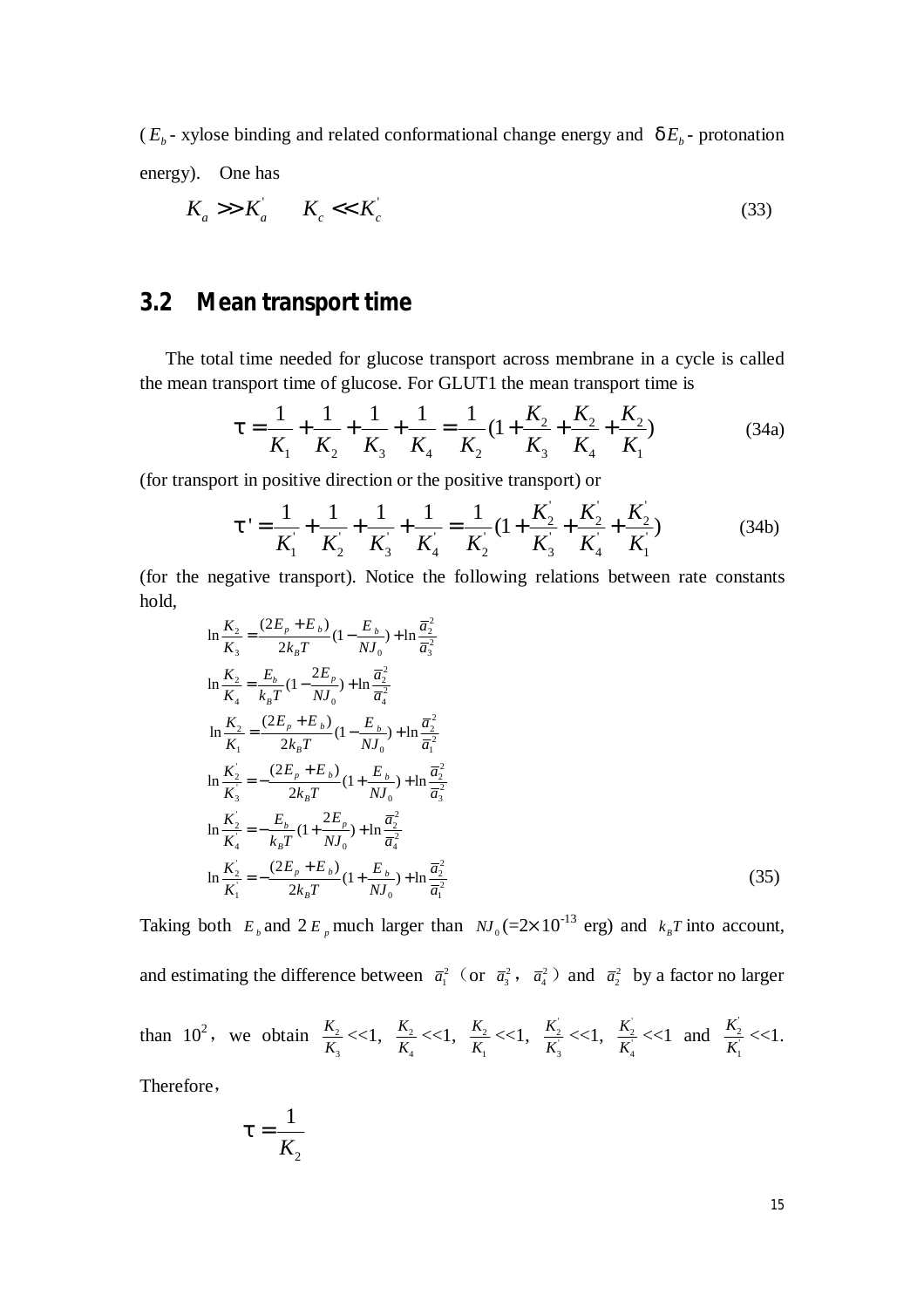$$
t' = \frac{1}{K_2}
$$
\n<sup>(36)</sup>

The above calculation shows that the glucose transport time in a cycle is determined mainly by the step of  $B + g_{out} \in C$  (by the rate  $K_2$  or  $K_2$ ). Moreover, the positive transport time is smaller than the negative due to  $K_2' \ll K_2$ . This means the net transport of glucose is in the direction from extracellular to intracellular.

For GlcP the same argument gives

$$
t = \sum_{i} \frac{1}{K_i} = \frac{1}{K_4} \qquad t' = \sum_{i} \frac{1}{K_i} = \frac{1}{K_2}
$$
 (37)

as  $E_B$  is the largest among  $E_p$ ,  $E_H$  and  $E_B$ .

For bacterial symporter XylE, the xylose transports from the ligand free state  $\alpha$ across the intermediate  $\beta_p$ , then to the ligand bound state  $\beta$ , only in one way and one direction . The mean transport time is

$$
t = \frac{1}{K_a} + \frac{1}{K_b} + \frac{1}{K_c} \approx \frac{1}{K_a} \qquad (dE_b > N J_0)
$$
  

$$
\approx \frac{1}{K_c} \qquad (dE_b < N J_0)
$$
 (38)

For the protonation energy  $dE_b > NJ_0$  the transport time is determined mainly by the transition  $g_{\text{out}} + a + p \rightarrow b_p$ ; for  $dE_b < NJ_0$  the transport time is determined mainly by the transition  $b \rightarrow a + g_{in}$ .

It is interesting to note that there exist some relations on the mean transport time between GLUT1 GlcP and XylE in the present theory. For example, from Eqs (36) (38) and (27) we have an approximate expression

$$
\ln \frac{t(XyIE)}{t(Glut)} = \ln \frac{K_2}{K_c}
$$
\n
$$
\approx \frac{\Delta G^{(2)} - \Delta G^{(c)}}{2k_B T} - \frac{1}{2k_B T J_0} \left(\frac{(\Delta G^{(2)})^2}{N_{Glut}} - \frac{(\Delta G^{(c)})^2}{N_{xyle}}\right)
$$
\n(39)

for the case of  $dE_b < N_{\text{xyE}} J_0$  where  $\Delta G^{(2)}$  and  $\Delta G^{(c)}$  are given by (26) and (32) respectively and the difference of *N* between GLUT1 and XylE has been marked in Eq (39). For the case of  $dE_b > N_{XylE} J_0$  similar results can be obtained only if  $\Delta G^{(c)}$  in (39) is replaced by  $\Delta G^{(a)}$ .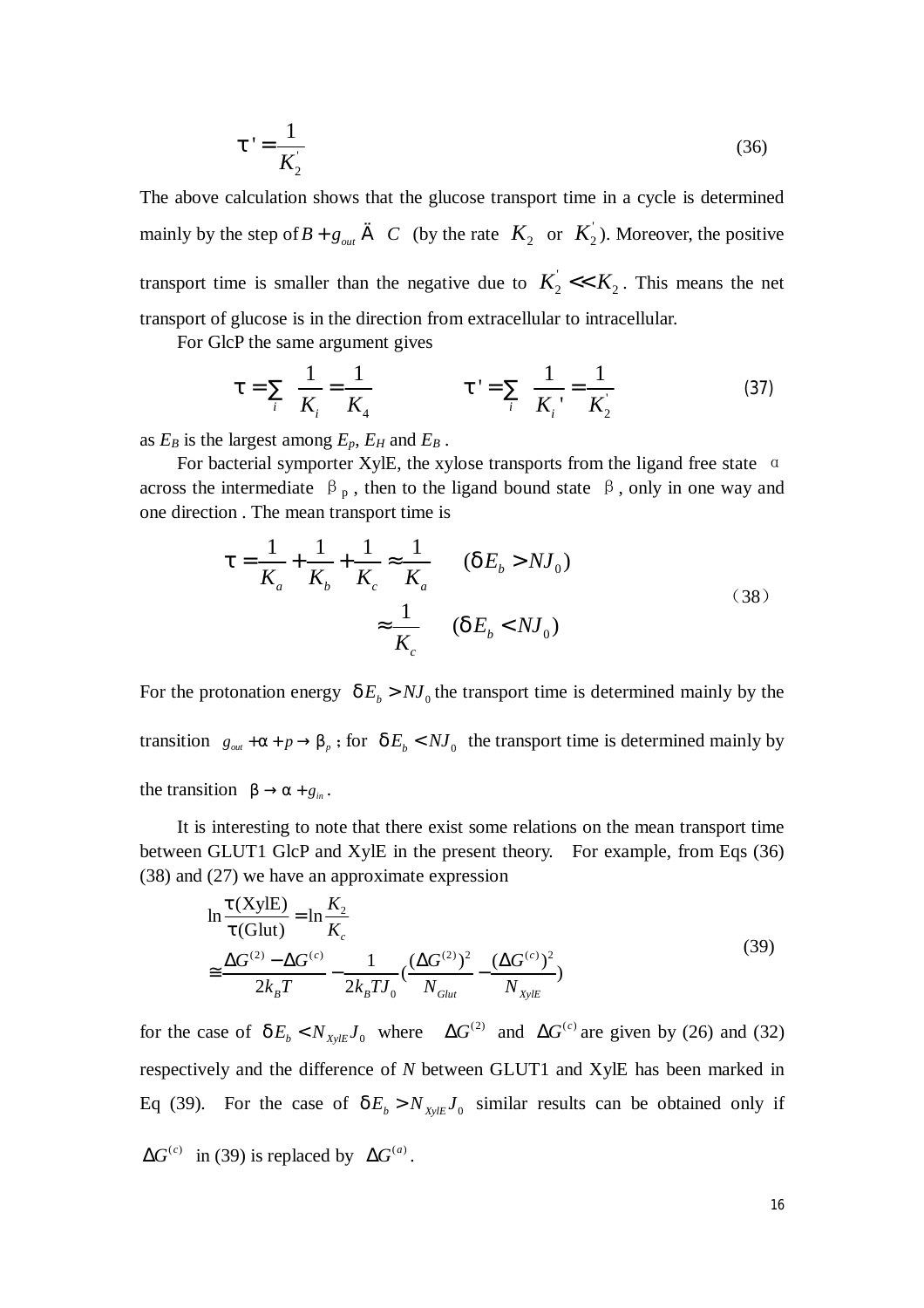#### **3.3 Temperature dependence of transport time**

The rate of conformational transition for biological macromolecule is temperature dependent. The relation has non-Arrhenius peculiarity on the plot of logarithm rate versus 1/ *T* and that was proved in protein folding [5][8]. For monosaccharide transport we predict the similar relation. If  $\Delta G$  is linearly dependent of temperature *T* as in protein folding because of the same temperature dependence of conformational energy, then from Eq (1) or Eq (27) one readily obtains

$$
\ln W(T) = \frac{S}{T} - RT + \frac{1}{2}\ln T + const.
$$

or

$$
\ln k_i(T) = \frac{S_i}{T} - R_i T + \frac{1}{2} \ln T + const.
$$

(40)

Furthermore, by using (36) (37) or (38) we predict the mean transport time  $\ln \frac{1}{n}$ *t*  $(\ln \frac{1}{\cdot})$ *t* ' ) obeying the same temperature-dependence law. The non-Arrhenius behavior of the temperature dependence is a feature specific to the quantum conformation change. Through the direct measurement of the temperature dependence of the rate constant or the temperature relation of the mean transport time in a cycle we are able to give deeper insight into the mechanism for the glucose transmembrane transport.

**Perspectives** The binding of a ligand to a membrane receptor results in a conformational change, which then causes a specific programmed response. The present model and theory on sugar transport across membrane can be generalized to other membrane receptors and membrane transport problems. For example, the binding of acetylcholine to an acetylcholine receptor opens a cation channel, the ligand binding at the extracellular side of a G-protein-coupled receptor leads to conformational changes in the cytoplasmic side of the receptor and activate a specific intracellular signalling pathway. A large portion of medications achieve their effect through G-protein–coupled receptors. All these problems are expected to be studied in the framework of the present theory.

Acknowlegement: The author is indebted to Dr Bao YuLai for his help in literature searching, and Drs Lu Jun, Xing Yunqiang and Xue Fudong for their discussions and figure drawing.